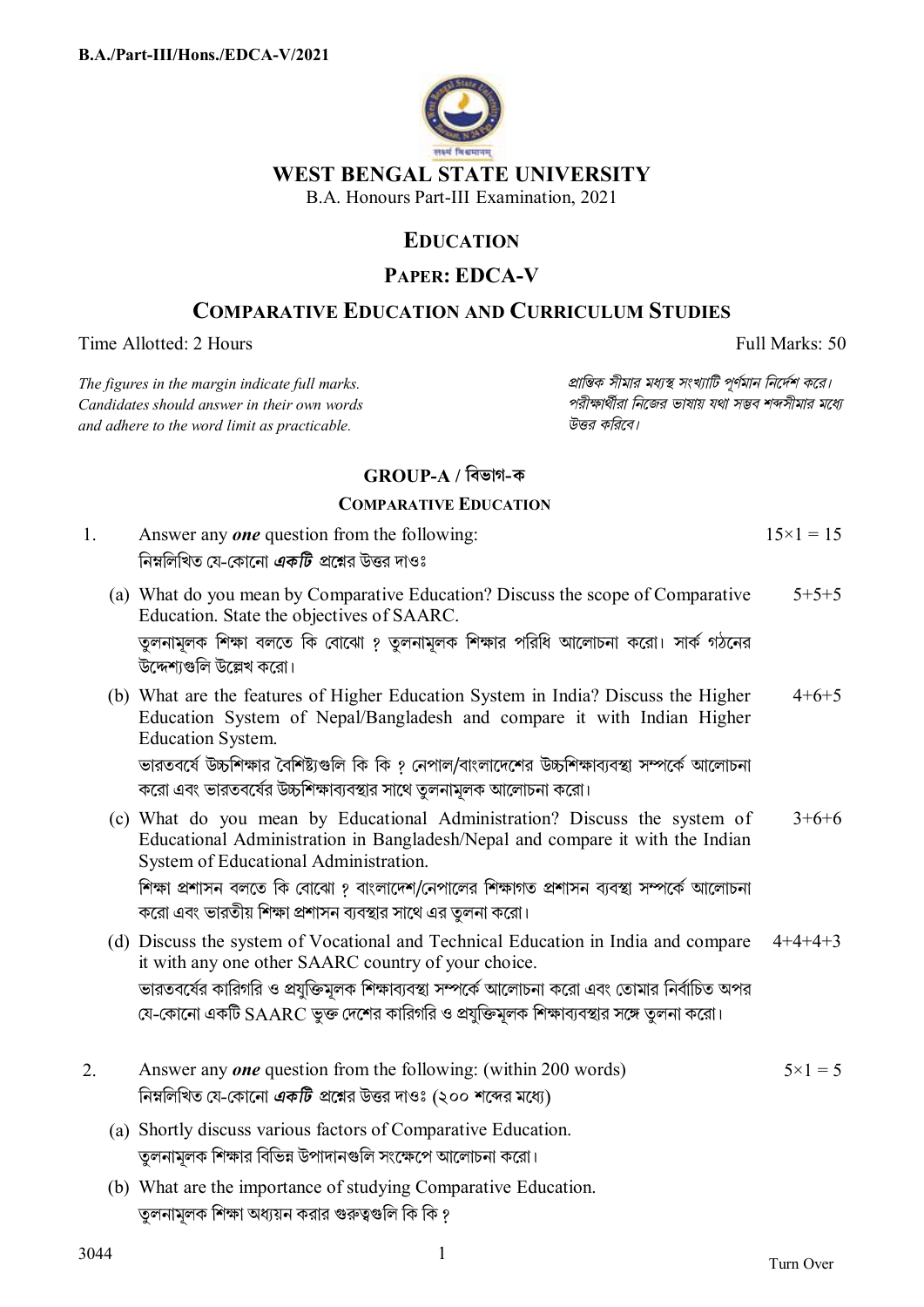| (c) Write a short note on system of Primary Education in Bangladesh/Nepal.<br>বাংলাদেশ/নেপাল-এর প্রাথমিক শিক্ষাব্যবস্থা সম্পর্কে একটি সংক্ষিপ্ত টীকা লেখো। |                                                                                    |                                                                                  |                                                                                                               |                                                                            |                                                                           |               |
|------------------------------------------------------------------------------------------------------------------------------------------------------------|------------------------------------------------------------------------------------|----------------------------------------------------------------------------------|---------------------------------------------------------------------------------------------------------------|----------------------------------------------------------------------------|---------------------------------------------------------------------------|---------------|
|                                                                                                                                                            |                                                                                    |                                                                                  | (d) Discuss the Examination System of Bangladesh/Nepal.                                                       |                                                                            |                                                                           |               |
|                                                                                                                                                            |                                                                                    |                                                                                  | বাংলাদেশ/নেপালের পরীক্ষাব্যবস্থা সম্বন্ধে আলোচনা করো।                                                         |                                                                            |                                                                           |               |
|                                                                                                                                                            |                                                                                    | Bangladesh/Nepal.                                                                |                                                                                                               |                                                                            | (e) Discuss shortly about the Universalization of Elementary Education of |               |
|                                                                                                                                                            |                                                                                    |                                                                                  |                                                                                                               | বাংলাদেশ/নেপাল-এর সার্বজনীন প্রাথমিক শিক্ষা সম্পর্কে সংক্ষিপ্ত আলোচনা করো। |                                                                           |               |
| 3.                                                                                                                                                         |                                                                                    |                                                                                  | Answer any <i>five</i> questions from the following:<br>নিম্নলিখিত যে-কোনো <i>পাঁচটি প্র</i> শ্নের উত্তর দাওঃ |                                                                            |                                                                           | $1\times 5=5$ |
|                                                                                                                                                            | (a) Which from the following is not a SAARC Country?                               |                                                                                  |                                                                                                               |                                                                            |                                                                           |               |
|                                                                                                                                                            |                                                                                    | (i) Bhutan                                                                       | (ii) Pakistan<br>নিম্নলিখিত কোনটি SAARC ভুক্ত দেশ নয় ?                                                       | (iii) Myanmar                                                              | (iv) Sri Lanka                                                            |               |
|                                                                                                                                                            |                                                                                    | (i) ভূটান                                                                        | (ii) পাকিস্তান                                                                                                | $(iii)$ মায়ানমার                                                          | $(iv)$ শ্ৰীলঙ্কা                                                          |               |
|                                                                                                                                                            |                                                                                    |                                                                                  | (b) Universities in Bangladesh are of following types-                                                        |                                                                            |                                                                           |               |
|                                                                                                                                                            |                                                                                    | (i) Public, Private, International                                               |                                                                                                               | (ii) Public, Private, National                                             |                                                                           |               |
|                                                                                                                                                            |                                                                                    | (iii) Government, Deemed, Private<br>বাংলাদেশের বিশ্ববিদ্যালয়গুলি নিম্ন প্রকার- |                                                                                                               | (iv) Private, Deemed, National                                             |                                                                           |               |
|                                                                                                                                                            |                                                                                    | (i) পাবলিক, বেসরকারী, আন্তর্জাতিক                                                |                                                                                                               | (ii) পাবলিক, বেসরকারী, জাতীয়                                              |                                                                           |               |
|                                                                                                                                                            |                                                                                    | (iii) সরকারী, গণ্য, বেসরকারী                                                     |                                                                                                               | (iv) বেসরকারী, গণ্য, জাতীয়                                                |                                                                           |               |
|                                                                                                                                                            | (c) The Bachelor degree course in higher vocational education of Bangladesh is of- |                                                                                  |                                                                                                               |                                                                            |                                                                           |               |
|                                                                                                                                                            |                                                                                    | (i) Three years                                                                  |                                                                                                               | (ii) Four years                                                            |                                                                           |               |
|                                                                                                                                                            |                                                                                    | (iii) Five years                                                                 |                                                                                                               | (iv) Two years duration                                                    |                                                                           |               |
|                                                                                                                                                            |                                                                                    | বাংলাদেশে উচ্চ বৃত্তিমূলক শিক্ষায় ব্যাচেলর ডিগ্রি কোর্স হল-                     |                                                                                                               |                                                                            |                                                                           |               |
|                                                                                                                                                            |                                                                                    | (i) তিন বছর মেয়াদী                                                              |                                                                                                               | (ii) চার বছর মেয়াদী                                                       |                                                                           |               |
|                                                                                                                                                            |                                                                                    | (iii) পাঁচ বছর মেয়াদী                                                           |                                                                                                               | (iv) দুই বছর মেয়াদী                                                       |                                                                           |               |
|                                                                                                                                                            | (d) The Primary Education in Bangladesh starts at the age of.                      |                                                                                  |                                                                                                               |                                                                            |                                                                           |               |
|                                                                                                                                                            |                                                                                    | $(i)$ 4 years                                                                    | $(ii) 5 years$ $(iii) 6 years$                                                                                |                                                                            | $(iv)$ 7 years                                                            |               |
|                                                                                                                                                            |                                                                                    |                                                                                  | বাংলাদেশের প্রাথমিক শিক্ষা শুরু হয় ____________বয়সে।                                                        |                                                                            |                                                                           |               |
|                                                                                                                                                            |                                                                                    | (i) 8 35                                                                         | $(ii)$ ৫ বছর                                                                                                  | $(iii)$ ৬ বছর                                                              | $(iv)$ ৭ বছর                                                              |               |
|                                                                                                                                                            |                                                                                    |                                                                                  | (e) Where is the main functional office of SAARC?                                                             |                                                                            |                                                                           |               |
|                                                                                                                                                            |                                                                                    | (i) India                                                                        | (ii) Bhutan                                                                                                   | (iii) Sri Lanka                                                            | (iv) Nepal                                                                |               |
|                                                                                                                                                            |                                                                                    |                                                                                  | SAARC -এর প্রধান কার্যকারী কার্যালয়টি কোথায় অবস্থিত ?                                                       |                                                                            |                                                                           |               |
|                                                                                                                                                            |                                                                                    | $(i)$ ভারত                                                                       | (ii) ভূটান                                                                                                    | (iii) শ্ৰীলঙ্কা                                                            | $(iv)$ নেপাল                                                              |               |
|                                                                                                                                                            |                                                                                    |                                                                                  |                                                                                                               | (f) The first summit of SAARC was held in Bangladesh in the year           | $\overline{\phantom{a}}$                                                  |               |
|                                                                                                                                                            |                                                                                    | (i) 1982                                                                         | (ii) 1985                                                                                                     | $(iii)$ 1983                                                               | (iv) 1984                                                                 |               |
|                                                                                                                                                            |                                                                                    |                                                                                  |                                                                                                               | প্রথম SAARC শীর্ষ সম্মেলন বাংলাদেশে _______সালে আয়োজিত হয়েছিল।           |                                                                           |               |
|                                                                                                                                                            |                                                                                    | $(i)$ ১৯৮২                                                                       | $(ii)$ $\delta$ re                                                                                            | $(iii)$ ১৯৮৩                                                               | $(iv)$ ১৯৮৪                                                               |               |
|                                                                                                                                                            |                                                                                    | (g) What is the full form on SAARC?                                              |                                                                                                               |                                                                            |                                                                           |               |
|                                                                                                                                                            |                                                                                    | $SAARC$ এর পুরো নাম কি ?                                                         |                                                                                                               |                                                                            |                                                                           |               |
|                                                                                                                                                            |                                                                                    |                                                                                  | (i) South African Association for Regional Cooperation                                                        |                                                                            |                                                                           |               |
|                                                                                                                                                            |                                                                                    |                                                                                  | (ii) South Asian Association for Regional Cooperation                                                         |                                                                            |                                                                           |               |
|                                                                                                                                                            |                                                                                    |                                                                                  |                                                                                                               | (iii) South African Association for Research and Cooperation               |                                                                           |               |
|                                                                                                                                                            |                                                                                    |                                                                                  | (iv) South Asian Association for Research and Cooperation                                                     |                                                                            |                                                                           |               |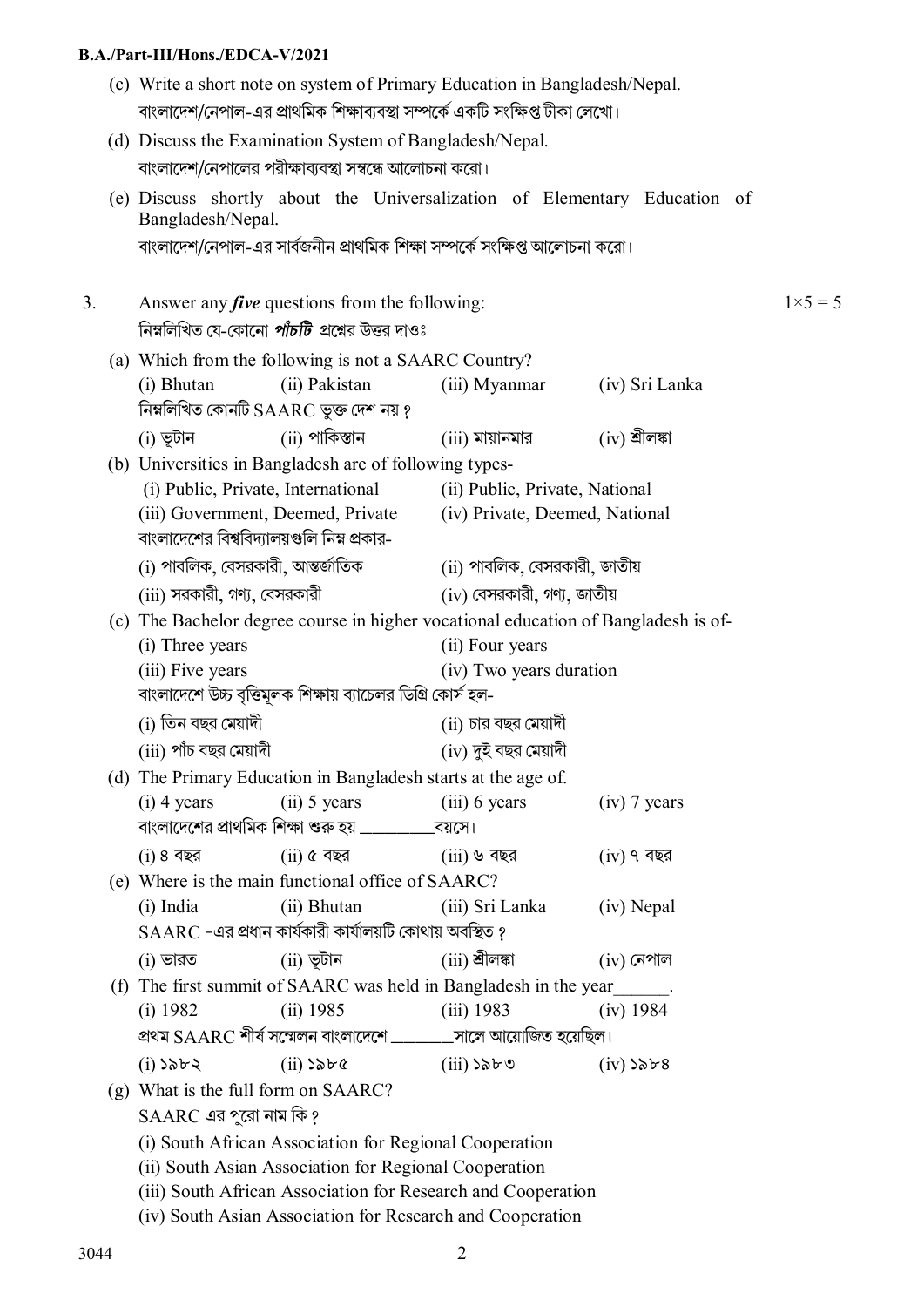- (h) The National Policy of Education in India was announced after the recommendation of which commission?
	- (i) Kothari Commission (ii) Sadler Commission
	- (iii) Mudaliar Commission (iv) Mitra Commission

কোন কমিশনের সুপারিশের পর জাতীয় শিক্ষানীতি ঘোষিত হয় ?

- $(i)$  কোঠারী কমিশন  $(ii)$  স্যাডলার কমিশন
- $(iii)$  মুদালিয়র কমিশন  $(iv)$  মিত্র কমিশন

## **GROUP-B / িবভাগ-খ**

#### **CURRICULUM STUDIES**

| 4. | Answer any <b>one</b> question from the following:                                                                                                                            | $15 \times 1 = 15$ |
|----|-------------------------------------------------------------------------------------------------------------------------------------------------------------------------------|--------------------|
|    | নিম্নলিখিত যে-কোনো <i>একটি প্র</i> শ্নের উত্তর দাওঃ                                                                                                                           |                    |
|    | (a) Define Curriculum. What are the nature of Modern curriculum? Discuss the<br>different functions of Curriculum.                                                            | $3+6+6$            |
|    | পাঠ্যক্রমের সংজ্ঞা দাও। আধুনিক পাঠ্যক্রমের প্রকৃতি কি কি ? পাঠ্যক্রমের বিভিন্ন কার্যাবলীগুলি<br>আলোচনা করো।                                                                   |                    |
|    | (b) Differentiate between the aims and objectives of Curriculum with examples.<br>Discuss about Curriculum Organization.                                                      | $8 + 7$            |
|    | উদাহরণসহ পাঠ্যক্রমের লক্ষ্য ও উদ্দেশ্যের মধ্যে পার্থক্য নির্ণয় করো। পাঠ্যক্রম সংগঠন সম্পর্কে<br>আলোচনা করো।                                                                  |                    |
|    | (c) What do you mean by References and Self-instructional materials? Discuss about<br>the UGC model of Curriculum development (CBCS).                                         | $3+3+9$            |
|    | রেফারেন্স এবং স্ব-নির্দেশনা উপাদান বলতে কি বোঝো ? পাঠ্যক্রম বিকাশের UGC মডেলটি (CBCS)<br>সম্পর্কে আলোচনা করো।                                                                 |                    |
|    | (d) What is Curriculum Evaluation? Discuss the purpose of Curriculum Evaluation.<br>Differentiate between the qualitative and quantitative model of Curriculum<br>Evaluation. | $3+5+7$            |
|    | পাঠ্যক্রম মূল্যায়ন কি ? পাঠ্যক্রম মূল্যায়নের উদ্দেশ্যগুলি আলোচনা করো। পাঠ্যক্রম মূল্যায়নের<br>পরিমাণগত ও গুণগত মডেলের মধ্যে পার্থক্য নির্ণয় করো।                          |                    |
| 5. | Answer any <i>one</i> question from the following: (within 200 words)                                                                                                         | $5 \times 1 = 5$   |
|    | নিম্নলিখিত যে-কোনো <i>একটি প্র</i> শ্নের উত্তর দাওঃ ( ২০০ শব্দের মধ্যে)                                                                                                       |                    |
|    | (a) Discuss in short about the philosophical source of Curriculum.                                                                                                            |                    |
|    | পাঠ্যক্রমের দার্শনিক উৎস সম্পর্কে সংক্ষেপে আলোচনা করো।                                                                                                                        |                    |
|    | (b) Mention Bloom's taxonomy of cognitive objectives with appropriate examples.                                                                                               |                    |
|    | ব্লুমের মত অনুসারে বৌদ্ধিক উদ্দেশ্যের বর্গীকরণ উদাহরণসহ উল্লেখ করো।                                                                                                           |                    |
|    | (c) What are the principles of Curriculum Development?                                                                                                                        |                    |
|    | পাঠ্যক্রম বিকাশের নীতিগুলি কি কি ?                                                                                                                                            |                    |
|    | (d) Write a note on factors of Curriculum Development.                                                                                                                        |                    |
|    | পাঠ্যক্রম বিকাশের উপাদানগুলির উপর একটি টীকা লেখো।                                                                                                                             |                    |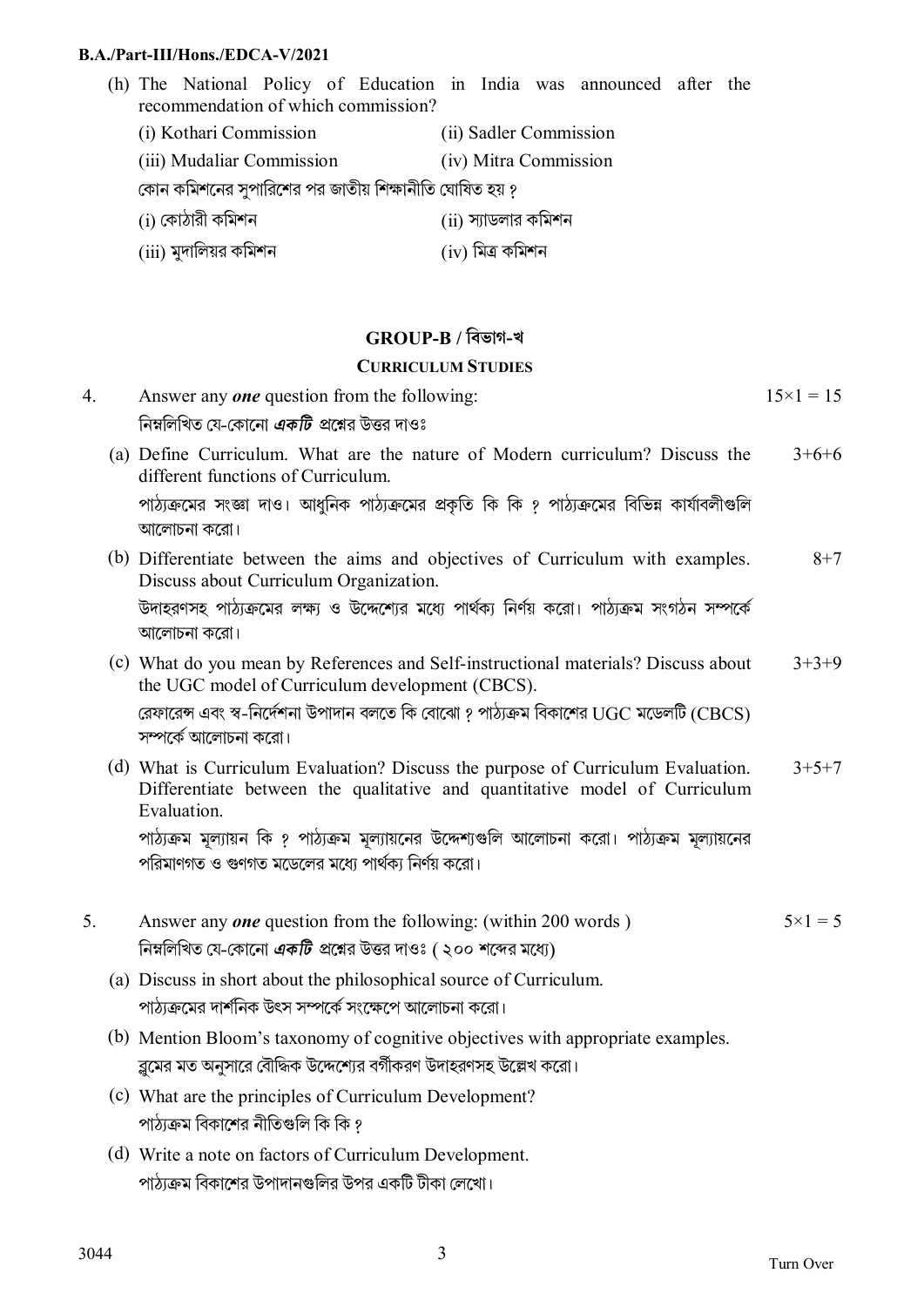|                                                                     | Curriculum.                                                          |               |                                                                                                                                                                                                                                                                                |                                                                                                                                                                                                                                                                                                                                                                                                                    |                                                                                                                                                                                                                                                                                                                                                                                                                                                                                                                                                                                          |  |
|---------------------------------------------------------------------|----------------------------------------------------------------------|---------------|--------------------------------------------------------------------------------------------------------------------------------------------------------------------------------------------------------------------------------------------------------------------------------|--------------------------------------------------------------------------------------------------------------------------------------------------------------------------------------------------------------------------------------------------------------------------------------------------------------------------------------------------------------------------------------------------------------------|------------------------------------------------------------------------------------------------------------------------------------------------------------------------------------------------------------------------------------------------------------------------------------------------------------------------------------------------------------------------------------------------------------------------------------------------------------------------------------------------------------------------------------------------------------------------------------------|--|
|                                                                     |                                                                      |               |                                                                                                                                                                                                                                                                                |                                                                                                                                                                                                                                                                                                                                                                                                                    |                                                                                                                                                                                                                                                                                                                                                                                                                                                                                                                                                                                          |  |
|                                                                     |                                                                      |               |                                                                                                                                                                                                                                                                                |                                                                                                                                                                                                                                                                                                                                                                                                                    | $1 \times 5 = 5$                                                                                                                                                                                                                                                                                                                                                                                                                                                                                                                                                                         |  |
|                                                                     |                                                                      |               |                                                                                                                                                                                                                                                                                |                                                                                                                                                                                                                                                                                                                                                                                                                    |                                                                                                                                                                                                                                                                                                                                                                                                                                                                                                                                                                                          |  |
|                                                                     |                                                                      |               |                                                                                                                                                                                                                                                                                | (iv) Greek                                                                                                                                                                                                                                                                                                                                                                                                         |                                                                                                                                                                                                                                                                                                                                                                                                                                                                                                                                                                                          |  |
|                                                                     |                                                                      |               |                                                                                                                                                                                                                                                                                |                                                                                                                                                                                                                                                                                                                                                                                                                    |                                                                                                                                                                                                                                                                                                                                                                                                                                                                                                                                                                                          |  |
|                                                                     |                                                                      |               |                                                                                                                                                                                                                                                                                |                                                                                                                                                                                                                                                                                                                                                                                                                    |                                                                                                                                                                                                                                                                                                                                                                                                                                                                                                                                                                                          |  |
|                                                                     | (i) Course                                                           |               | (ii) Syllabus                                                                                                                                                                                                                                                                  |                                                                                                                                                                                                                                                                                                                                                                                                                    |                                                                                                                                                                                                                                                                                                                                                                                                                                                                                                                                                                                          |  |
|                                                                     |                                                                      |               |                                                                                                                                                                                                                                                                                |                                                                                                                                                                                                                                                                                                                                                                                                                    |                                                                                                                                                                                                                                                                                                                                                                                                                                                                                                                                                                                          |  |
|                                                                     | নিম্নলিখিতের মধ্যে কোনটি পাঠ্যক্রম ?                                 |               |                                                                                                                                                                                                                                                                                |                                                                                                                                                                                                                                                                                                                                                                                                                    |                                                                                                                                                                                                                                                                                                                                                                                                                                                                                                                                                                                          |  |
|                                                                     | $(i)$ কোর্স                                                          |               | $(i)$ পাঠ্যনিৰ্ঘন্ট                                                                                                                                                                                                                                                            |                                                                                                                                                                                                                                                                                                                                                                                                                    |                                                                                                                                                                                                                                                                                                                                                                                                                                                                                                                                                                                          |  |
|                                                                     |                                                                      |               |                                                                                                                                                                                                                                                                                |                                                                                                                                                                                                                                                                                                                                                                                                                    |                                                                                                                                                                                                                                                                                                                                                                                                                                                                                                                                                                                          |  |
|                                                                     |                                                                      |               |                                                                                                                                                                                                                                                                                |                                                                                                                                                                                                                                                                                                                                                                                                                    |                                                                                                                                                                                                                                                                                                                                                                                                                                                                                                                                                                                          |  |
|                                                                     | $(i)$ 1955                                                           | (ii) 1956     |                                                                                                                                                                                                                                                                                | (iv) 1958                                                                                                                                                                                                                                                                                                                                                                                                          |                                                                                                                                                                                                                                                                                                                                                                                                                                                                                                                                                                                          |  |
|                                                                     |                                                                      |               |                                                                                                                                                                                                                                                                                |                                                                                                                                                                                                                                                                                                                                                                                                                    |                                                                                                                                                                                                                                                                                                                                                                                                                                                                                                                                                                                          |  |
|                                                                     | $(i)$ ১৯৫৫                                                           | $(ii)$ ১৯৫৬   |                                                                                                                                                                                                                                                                                | $(iv)$ ১৯৫৮                                                                                                                                                                                                                                                                                                                                                                                                        |                                                                                                                                                                                                                                                                                                                                                                                                                                                                                                                                                                                          |  |
|                                                                     |                                                                      |               |                                                                                                                                                                                                                                                                                |                                                                                                                                                                                                                                                                                                                                                                                                                    |                                                                                                                                                                                                                                                                                                                                                                                                                                                                                                                                                                                          |  |
|                                                                     | (i) Critical                                                         | (ii) Creative |                                                                                                                                                                                                                                                                                |                                                                                                                                                                                                                                                                                                                                                                                                                    |                                                                                                                                                                                                                                                                                                                                                                                                                                                                                                                                                                                          |  |
|                                                                     |                                                                      |               |                                                                                                                                                                                                                                                                                |                                                                                                                                                                                                                                                                                                                                                                                                                    |                                                                                                                                                                                                                                                                                                                                                                                                                                                                                                                                                                                          |  |
|                                                                     |                                                                      |               |                                                                                                                                                                                                                                                                                |                                                                                                                                                                                                                                                                                                                                                                                                                    |                                                                                                                                                                                                                                                                                                                                                                                                                                                                                                                                                                                          |  |
|                                                                     | learning?                                                            |               |                                                                                                                                                                                                                                                                                |                                                                                                                                                                                                                                                                                                                                                                                                                    |                                                                                                                                                                                                                                                                                                                                                                                                                                                                                                                                                                                          |  |
|                                                                     | (i) Primary Education                                                |               | (ii) Secondary Education                                                                                                                                                                                                                                                       |                                                                                                                                                                                                                                                                                                                                                                                                                    |                                                                                                                                                                                                                                                                                                                                                                                                                                                                                                                                                                                          |  |
|                                                                     |                                                                      |               | (iv) Higher Education                                                                                                                                                                                                                                                          |                                                                                                                                                                                                                                                                                                                                                                                                                    |                                                                                                                                                                                                                                                                                                                                                                                                                                                                                                                                                                                          |  |
|                                                                     | কোন শিক্ষাব্যবস্থায় CBCS সিস্টেমটি একটি প্রমাণিত, উন্নত শিখন মডেল ? |               |                                                                                                                                                                                                                                                                                |                                                                                                                                                                                                                                                                                                                                                                                                                    |                                                                                                                                                                                                                                                                                                                                                                                                                                                                                                                                                                                          |  |
|                                                                     | (i) প্ৰাথমিক শিক্ষা                                                  |               | (ii) মাধ্যমিক শিক্ষা                                                                                                                                                                                                                                                           |                                                                                                                                                                                                                                                                                                                                                                                                                    |                                                                                                                                                                                                                                                                                                                                                                                                                                                                                                                                                                                          |  |
|                                                                     | (iii) উচ্চ-মাধ্যমিক শিক্ষা                                           |               | (iv) উচ্চ শিক্ষা                                                                                                                                                                                                                                                               |                                                                                                                                                                                                                                                                                                                                                                                                                    |                                                                                                                                                                                                                                                                                                                                                                                                                                                                                                                                                                                          |  |
| (f) The factor that affect the development of Curriculum is called: |                                                                      |               |                                                                                                                                                                                                                                                                                |                                                                                                                                                                                                                                                                                                                                                                                                                    |                                                                                                                                                                                                                                                                                                                                                                                                                                                                                                                                                                                          |  |
|                                                                     | (i) Foundation of Curriculum                                         |               | (ii) Curriculum design                                                                                                                                                                                                                                                         |                                                                                                                                                                                                                                                                                                                                                                                                                    |                                                                                                                                                                                                                                                                                                                                                                                                                                                                                                                                                                                          |  |
|                                                                     | (iii) Curriculum evaluation                                          |               | (iv) Elements of Curriculum                                                                                                                                                                                                                                                    |                                                                                                                                                                                                                                                                                                                                                                                                                    |                                                                                                                                                                                                                                                                                                                                                                                                                                                                                                                                                                                          |  |
|                                                                     |                                                                      |               |                                                                                                                                                                                                                                                                                |                                                                                                                                                                                                                                                                                                                                                                                                                    |                                                                                                                                                                                                                                                                                                                                                                                                                                                                                                                                                                                          |  |
|                                                                     | (i) পাঠ্যক্ৰম ভিত্তি                                                 |               |                                                                                                                                                                                                                                                                                |                                                                                                                                                                                                                                                                                                                                                                                                                    |                                                                                                                                                                                                                                                                                                                                                                                                                                                                                                                                                                                          |  |
|                                                                     |                                                                      |               |                                                                                                                                                                                                                                                                                |                                                                                                                                                                                                                                                                                                                                                                                                                    |                                                                                                                                                                                                                                                                                                                                                                                                                                                                                                                                                                                          |  |
|                                                                     |                                                                      |               | (a) 'Currere' is a ______________word.<br>(i) Persia (ii) Latin<br>'Currere' একটি <u>- কোন কাম।</u><br>(iii) Co-curricular activities<br>(iii) সহ-পাঠক্ৰমিক কাৰ্যাবলী<br>ব্লুমের বর্গীকরণটি প্রয়োগ হয়-<br>$(i)$ সমালোচনামূলক $(ii)$ সৃষ্টিশীল<br>(iii) পাঠ্যক্রমের মূল্যায়ন | Answer any <i>five</i> questions from the following:<br>নিম্নলিখিত যে-কোনো <i>পাঁচটি প্র</i> শ্নের উত্তর দাওঃ<br>(b) Which from the following is Curriculum?<br>(c) Bloom's Taxonomy came into practice from-<br>(d) Which of the following is the nature of Curriculum?<br>নিম্নলিখিতের মধ্যে কোনটি পাঠ্যক্রমের প্রকৃতি ?<br>(iii) Higher Secondary Education<br>পাঠ্যক্রম বিকাশকে প্রভাবকারি উপাদানটিকে বলা হয়ঃ | (e) State the differences between Formative and Summative evaluation of<br>পাঠ্যক্রমের গঠনমূলক ও সমষ্টিমূলক মূল্যায়নের মধ্যে পার্থক্য উল্লেখ করো।<br>(iii) German<br>$(i)$ পাৰ্সি শব্দ $(ii)$ ল্যাটিন শব্দ $(iii)$ জাৰ্মান শব্দ $(iv)$ গ্ৰীক শব্দ<br>(iv) Overall activities of an school<br>$(iv)$ একটি বিদ্যালয়ের সামগ্রিক কার্যক্রম<br>$(iii)$ 1957<br>$(iii)$ ১৯৫৭<br>(iii) Constructive (iv) All of these<br>(iii) গঠনমূলক<br>$(iv)$ সবগুলো<br>(e) In which Education System CBCS System is a proven, advanced model of<br>$(i)$ পাঠ্যক্রমের নকশা<br>(iv) পাঠ্যক্ৰমের উপাদান সমূহ |  |